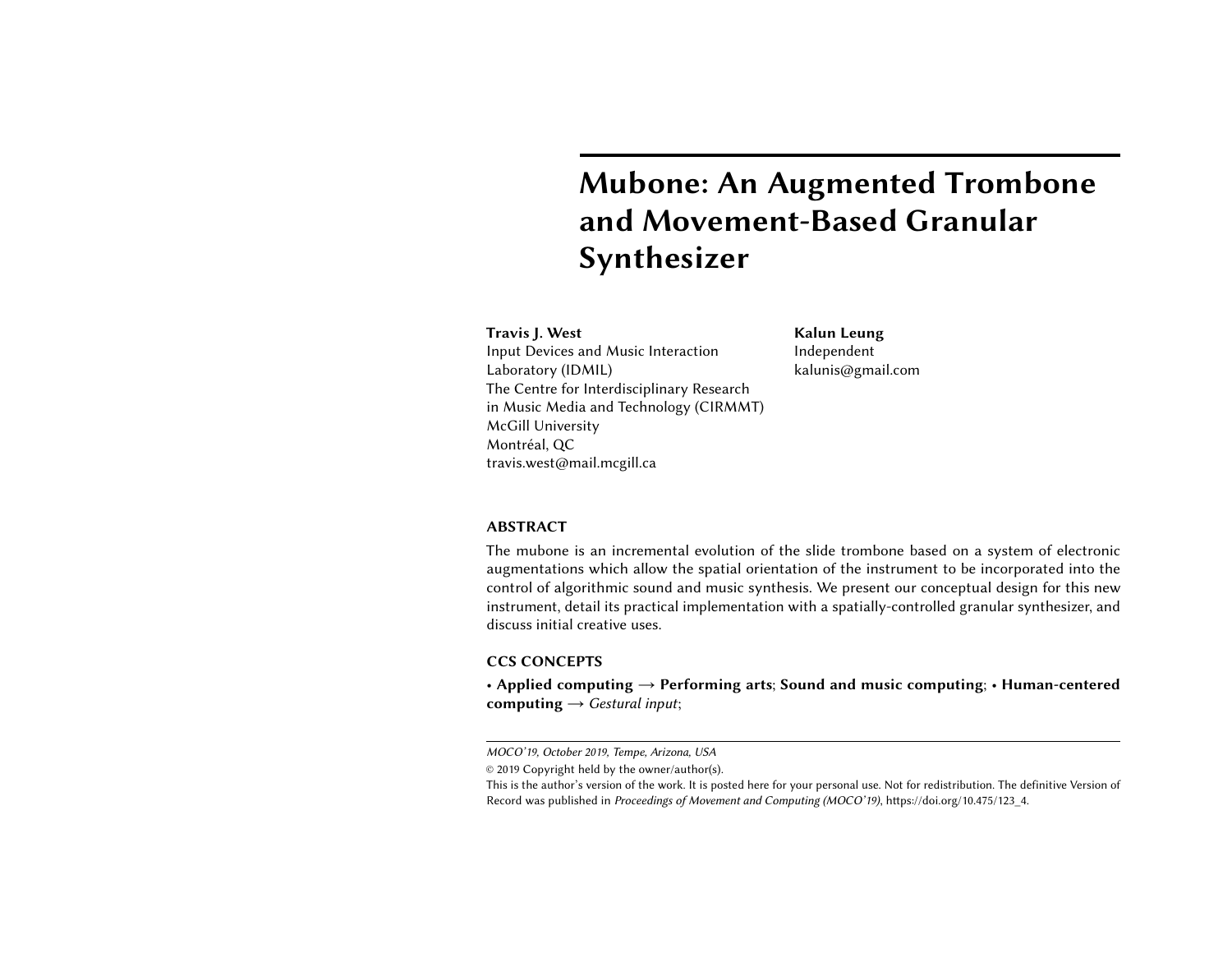ontology, rather than e.g. object-oriented programming

 $3$ [https://kalunleung.ca/2018/07/21/](https://kalunleung.ca/2018/07/21/die-posaune/) [die-posaune/.](https://kalunleung.ca/2018/07/21/die-posaune/) Accessed 2019-08-05.

 $4$ [https://kalunleung.ca/2019/06/21/](https://kalunleung.ca/2019/06/21/picnic-electronic/) [picnic-electronic/.](https://kalunleung.ca/2019/06/21/picnic-electronic/) Accessed 2019-08-05.

# **KEYWORDS**

augmented musical instruments, gestural control of sound, granular synthesis, trombone

#### ACM Reference Format:

Travis J. West and Kalun Leung. 2019. Mubone: An Augmented Trombone and Movement-Based Granular Synthesizer. In Proceedings of Movement and Computing (MOCO'19). ACM, New York, NY, USA, [6](#page-5-0) pages. [https:](https://doi.org/10.475/123_4) [//doi.org/10.475/123\\_4](https://doi.org/10.475/123_4)

#### INTRODUCTION

The practice of electronic augmentation of acoustic instruments such as the trombone draws on a long history of instrumental preparation and extended techniques. Trombonists have adopted a variety of sometimes unexpected objects, e.g. the toilet plunger, into the standard set of mutes [\[4\]](#page-5-1). Other oddities, including garden hoses and balloons, have been attached to the trombone for theatrical effect, and in fact, these sorts of preparations are championed by virtuoso trombonists, such as Mike Svoboda and Felix Del Tredici. Along with extended techniques, like split-tone and vocal multiphonics, these instrumental preparations extend the sonic range of the acoustic trombone. Electronic augmentation is a logical continuation of this line of creative inquiry [\[1\]](#page-5-2), further extending the capabilities of the trombone.

 $1$ Object-oriented in the sense of object-oriented  $10$  The mubone was conceived out of Kalun Leung's object-oriented performance practice  $1$  that was developed over several years of exploring alternative applications for the trombone in improvised theatre, dance, and electronics. This approach draws its inspiration from the Fluxus concept of intermedia [\[6\]](#page-5-3), as well as from artists including the double bassist Ben Patterson, whose unconventional use of their instrument was a response to the instrument's inherent physical characteristics [\[10\]](#page-5-4).  $^2$  $^2$ [https://kalunleung.ca/2017/12/27/182/.](https://kalunleung.ca/2017/12/27/182/) Leung's application of the trombone as a stage prop in SIRI Breakup (2017)<sup>2</sup>, in the sound installation Accessed 2019-08-05. Die Posaune (2018)[3](#page-0-0) , and as a percussion instrument in Picnic Electronic (2019)[4](#page-0-0) are precedents to the development of the mubone as a trombone-gestural controller. The mubone seeks to challenge the traditional role of the trombone by unveiling an alternative caricature of the instrument that foregrounds its inescapable gesture and physicality.

> We developed our conceptual design based on our initial design considerations and review of the literature. Inspired by the handle found on the sackbut (a predecessor of the modern trombone) as well as Henriques' Dual Slide Controller [\[5\]](#page-5-5), we envisioned a right hand controller with several buttons and an orientation sensor, so its orientation with respect to the trombone could be used as another continuous control source. We refer to this attachment as 'the yoke,' in reference to the flight yoke of an aircraft. A counterweight-style attachment would contain a second orientation sensor allowing the directionality of the mubone to be measured. We decided to use an optical approach to slide position sensing in order to keep a simplified implementation (compared to e.g. the sophisticated ultrasonic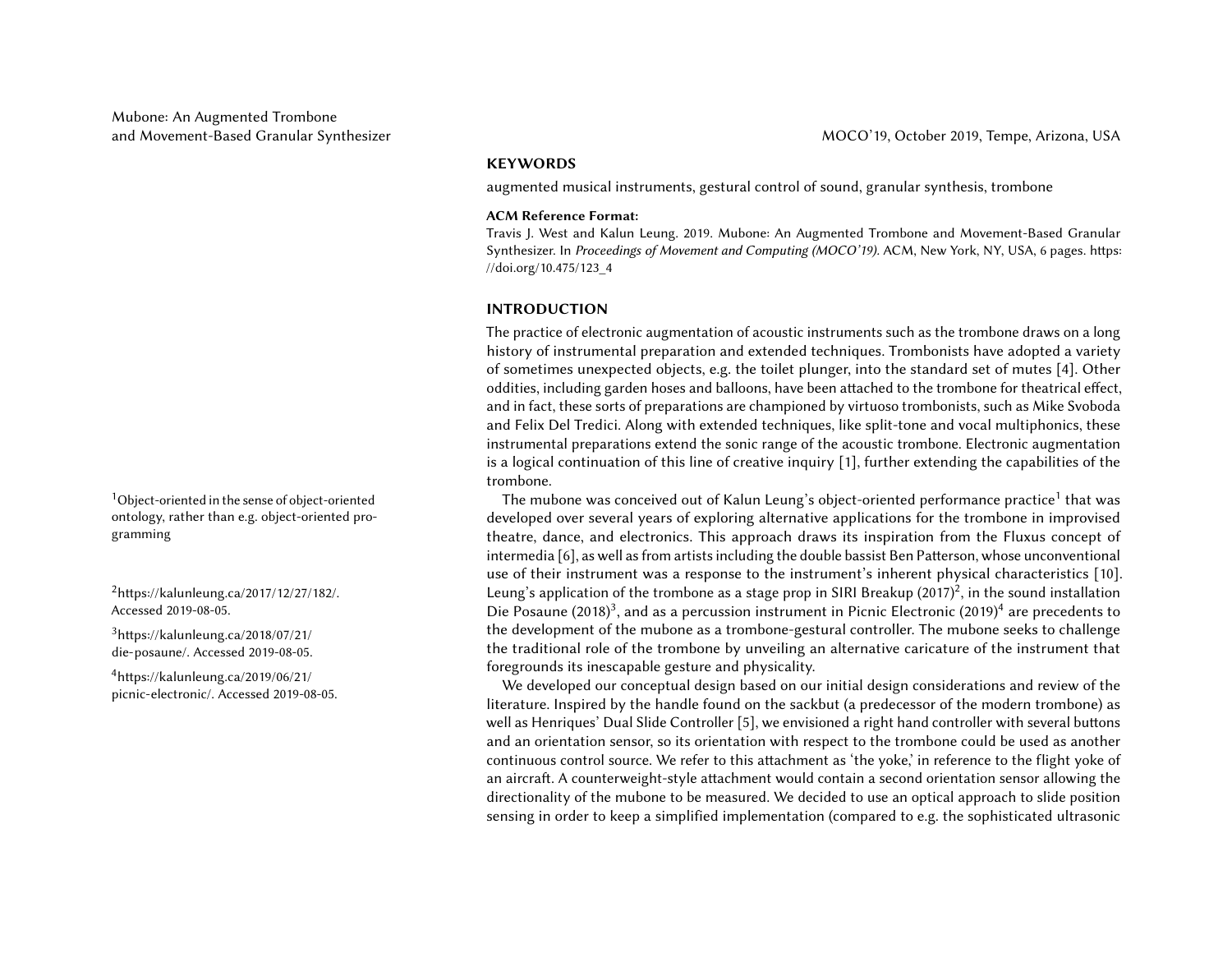Accessed 2019-03-31.

 $6$ [https://x-io.co.uk/](https://x-io.co.uk/open-source-imu-and-ahrs-algorithms/) [open-source-imu-and-ahrs-algorithms/.](https://x-io.co.uk/open-source-imu-and-ahrs-algorithms/) Accessed 2019-08-05.

approach of the uSlide system), as well as to avoid having a mechanical linkage between the inner

For sound production, we wanted to design a synthesis approach in which the directionality of the trombone would play an essential role. Inspired by Borderlands [\[3\]](#page-5-6), GrainTrain [\[2\]](#page-5-7), and Nathan Weitzner's 3D Granular program<sup>[5](#page-0-0)</sup>, we imagined a granular synthesis environment in which the sounds of the mubone could be 'planted' in a specific location by pointing the instrument in that direction when the sounds are recorded. Then, when the sounds should be granularly played back, the performer  $5$ [https://youtu.be/HyNhEc4VYmk?t=39.](https://youtu.be/HyNhEc4VYmk?t=39)  $\qquad \qquad \qquad \qquad$  could simply point the instrument in the same direction again.

# IMPLEMENTATION

#### Hardware

and outer slide.

For orientation sensing, we chose to use magnetic, angular-rate, and gravity (MARG) sensors. We calibrated the accelerometer and gyrometer using the method described in [\[14\]](#page-5-8) and the magnetometer using the method described in [\[7\]](#page-5-9). Finally, we implemented the sensor fusion algorithm described in [\[8\]](#page-5-10) and [\[9\]](#page-5-11) based on the open source implementation available online<sup>[6](#page-0-0)</sup>.

The counterweight module consisted of a single orientation sensor and an ESP8266 WiFi-enabled microcontroller unit (MCU), both powered by a lithium polymer (LiPo) battery. The circuit was attached to the crook of the tuning adjustment slide at the back of the trombone with gaffer tape. The yoke was implemented with the same kind of MARG sensor, microcontroller, and battery, with the addition of three buttons. We opted to use only three buttons, preferring to use multiple-button combinations to increase the number of possible inputs rather than additional buttons, allowing each finger to have a single job (either to press a button or to hold the instrument).

To measure slide position, we chose to use an infrared time of flight (ToF) distance sensor; this type of sensor works by emitting an infrared signal and measuring how long it takes to reflect back to the sensor off of a distant object. Since the time of flight is a linear function of the distance from the sensor to the reflecting object, ToF sensing offers good measurement linearity compared to measuring the intensity of the reflected infrared signal. It has the advantage of requiring only a single sensor which both transmits and receives the infrared signal, and it can therefore be mounted on either the inner or outer slide of the trombone. Additionally, integrated-circuit infrared ToF sensors are readily available, making the implementation relatively trivial.

# Audio–Directionality Recording System

We implemented the granular synthesizer and audio recorder in C++ using the JUCE library. The interaction with the synthesizer is based on the idea of sounds placed in space around the performer which can be recalled by pointing to their location. In order to achieve this interaction metaphor, we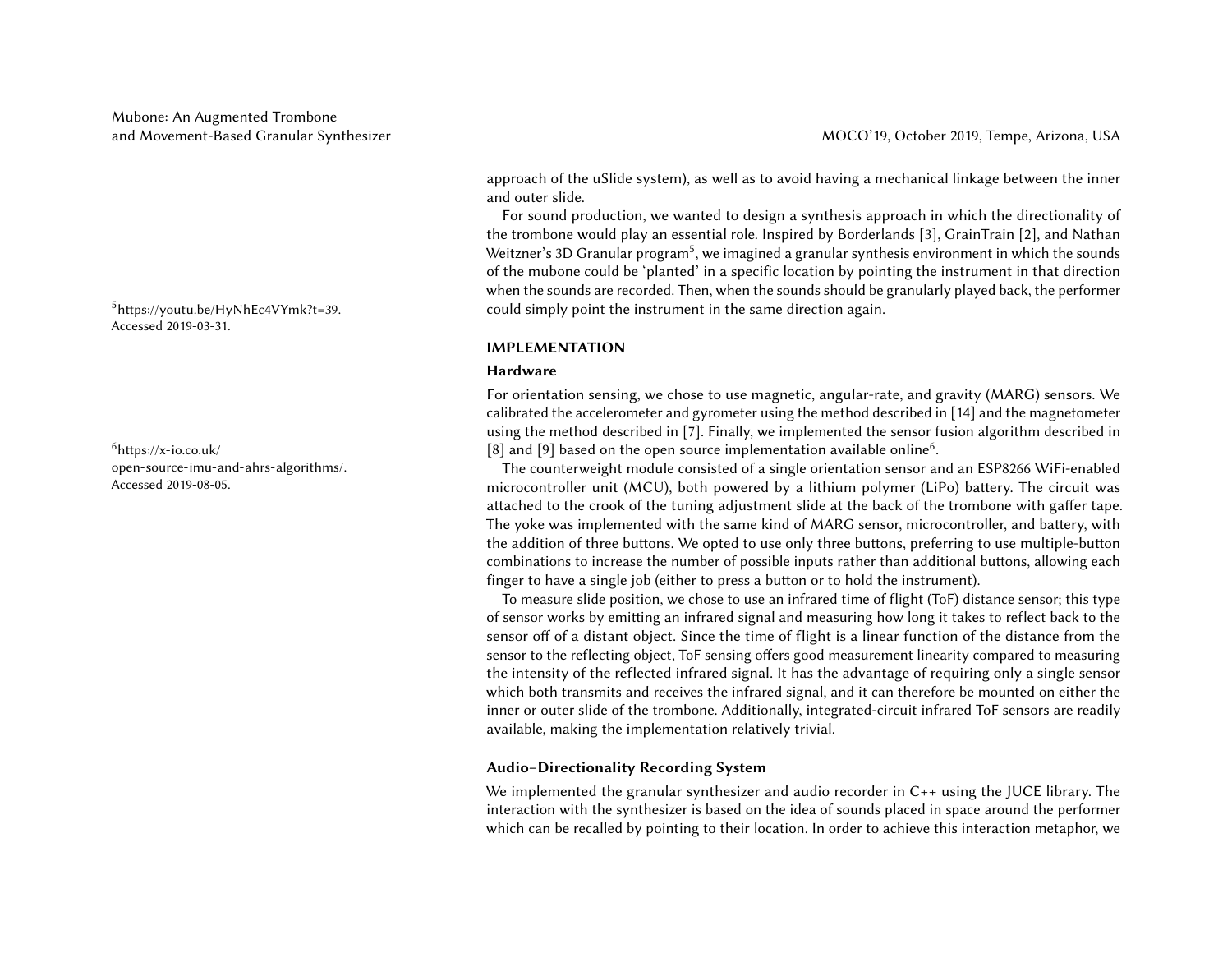as a distance metric (effectively the angle or arc-length between two points on the surface of a unit sphere), but we decided against it due to the requirement to compute an expensive arctangent function to calculate this metric. We consider euclidean distance as an acceptable approximation for great arc distance, especially for small distances.

had to decide on a way to record the direction the mubone was pointed. We chose to express direction using a unit vector pointed in the same direction as the trombone. This gives a unique coordinate for every direction the trombone could be pointed, and allows euclidean distance to easily be used as a cheap distance metric<sup>[7](#page-0-0)</sup>. This vector is determined by converting the quaternion representation of the orientation of the trombone to a rotation matrix representation, since this vector corresponds to the second column of the rotation matrix. We also could have used the orientation quaternion directly, but decided that a vector representation was more natural since it would be insensitive to the rotation of the trombone about its y-axis (the banking gesture of figure [1b\)](#page-4-0). This insensitivity corresponded better with our sense of how directionality should work. Sounds are recorded in real-time along with a corresponding direction vector. Later, the sounds are recalled based on how close the direction of <sup>7</sup>We also considered using great arc distance  $\frac{1}{2}$  the sound is to the current direction of the mubone.

# Synthesis Model and Mapping Strategy

The synthesis model is a fairly simple sound sample granulator using a synchronous granular synthesis (SGS) control scheme [\[11,](#page-5-12) ch. 3, pg. 93]. A grain cloud is considered as a module which generates grains, where each grain plays back a brief hann-windowed fragment of one of the sounds recorded earlier. Each cloud has a grain rate parameter controlling the frequency in Hz with which grains are generated and an overlap factor parameter controlling the duration of the grains as a function of the period of the grain rate. The grain rate is controlled by a throttle gesture with the yoke, similar to the gesture of revving a motorcycle (fig [1c\)](#page-4-0), while the overlap factor is controlled by banking the trombone to the left or right (fig [1b\)](#page-4-0).

In addition to grain rate and overlap factor, which control the timing and duration of grains, a direction vector parameter and a search radius parameter are used to select the sound to be granulated from among the previously recorded sound samples distributed in the space around the performer. In the current implementation, the aforementioned list of direction-to-sound pointers is sorted by distance from the grain cloud's direction vector parameter, and then one pointer is selected randomly from all of the pointers whose distance is less than the search radius parameter. The search radius can be modified by holding a button combination on the yoke while using the slide position to set the parameter (fig [1a\)](#page-4-0).

# PRACTICE

The mubone debuted at the NYC Electroacoustic Improvisation Summit at CUNY City Tech in February, 2019. Leung performed a 10 minute freely improvised piece that was described in the program as "extended trombone-driven granular synthesis." The mubone and its companion granular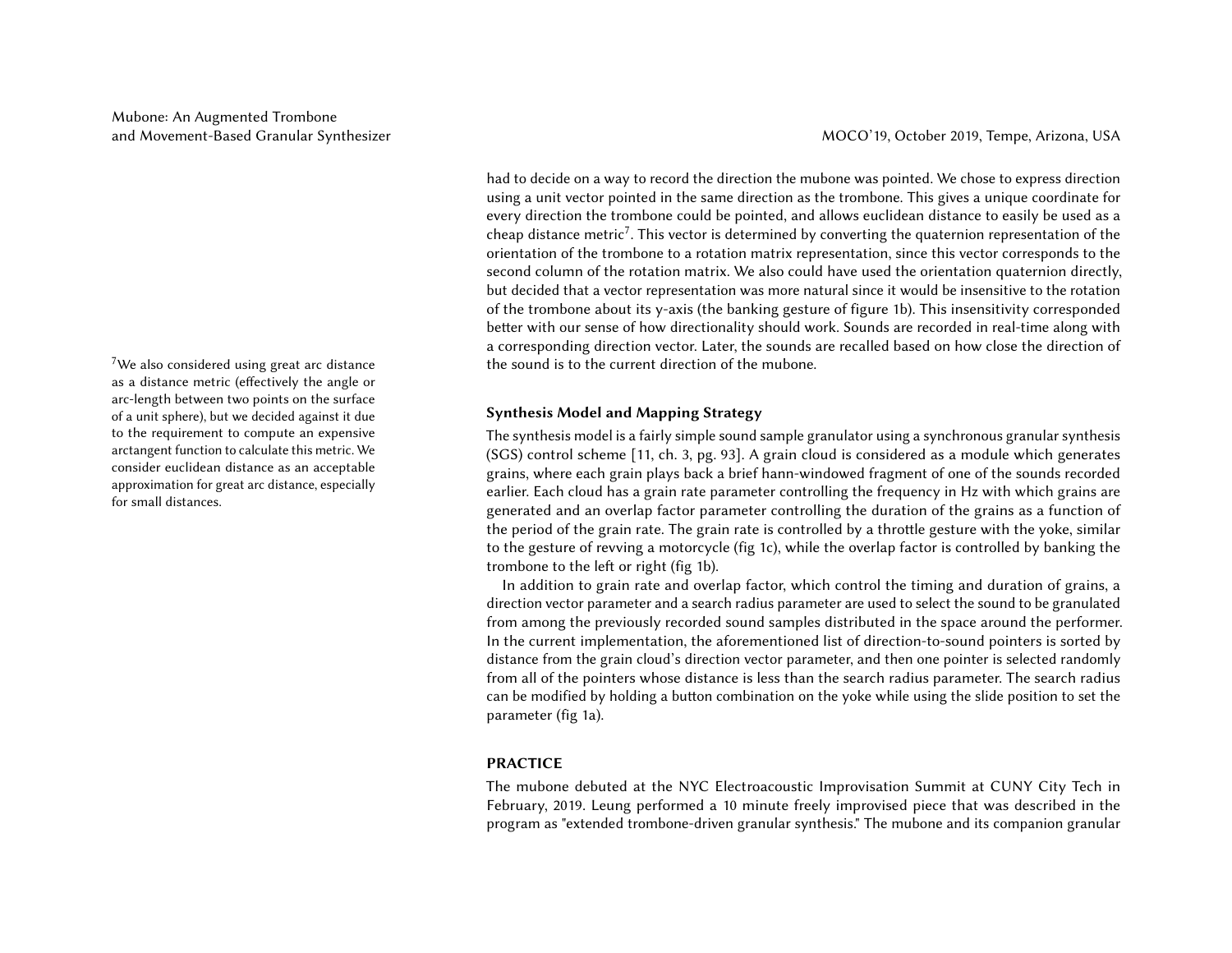# Mubone: An Augmented Trombone and Movement-Based Granular Synthesizer MOCO'19, October 2019, Tempe, Arizona, USA



(a) slide position  $\rightarrow$  search radius



Figure 1: Overview of the granular synthesis control gestures

synthesis environment were tested and practiced during the two weeks leading up to the event, with subsequent solo performances in the improvised and new music scenes based in NYC.

<span id="page-4-0"></span>Special attention was needed to develop space and movement strategies during live performance and practice. In tackling the challenges of spatial memory, one strategy employed was to use objects within the space as references; picking a fixed point in space and pointing at it served as a good visual anchor for placing and recalling sounds. Another strategy was to designate spaces for certain functions. The area at the feet was designated for unused clouds and thus no sound was permitted to be recorded there. The area directly above the player was a another safe space where no sounds were recorded thus creating another area for silence. The location of placed sounds would also affect how the performer would navigate around the virtual sphere; if the sound placed in a particular location was not desired at a given moment, the player would need to avoid that area when moving between spaces. This growing collection of strategies forms the bedrock for a performance approach taking into account what Di Sicipio calls ecosystemic interactions [\[12\]](#page-5-13). This paradigm is a move away from traditional 2D or diametric sound processing and takes into account the space that the performer can actively interface with.

# FUTURE WORK

Although the current implementation of the synthesizer and gestural interface already achieves the interaction paradigm we initially imagined, there remains significant room for improvement. In particular, the current implementation of the directional granular sampler by sorting the list of direction-to-sound pointers performs very poorly as the list grows larger (i.e. as more and more sounds are recorded). This places an upper limit on the amount of sound which can be recorded before the system becomes unstable. We are currently investigating strategies to reduce this computational cost. We are also excited to explore new mapping strategies and different ways of interacting with sounds placed in space including new synthesis approaches.

The mubone has reached a stable and performance-ready state of technical development, and research into how this new instrument can be performed has only just begun. Moving forward, researchcreation with the instrument will explore how the mubone can interface with its environment through spatialized audio and site-specific projection mapping. Inspired by the medieval use of the trombone as an outdoor instrument, we hope to amplify the spatialization capabilities that the acoustic trombone offers in an abstracted audiovisual presentation.

We are also exploring how the mubonist's movements, gestures, and body can play a role in the performer's dynamic expressivity. Considering traditional pantomime, corporeal mime, and what Stover refers to as "interacting corporeal performing bodies" [\[13\]](#page-5-14), what extra-musical sensations do the mubone-mubonist portray? Can the instrument-body sustain dramatic action in live performance? We begin to address this question by both allowing the electronics themselves to act as a sound source